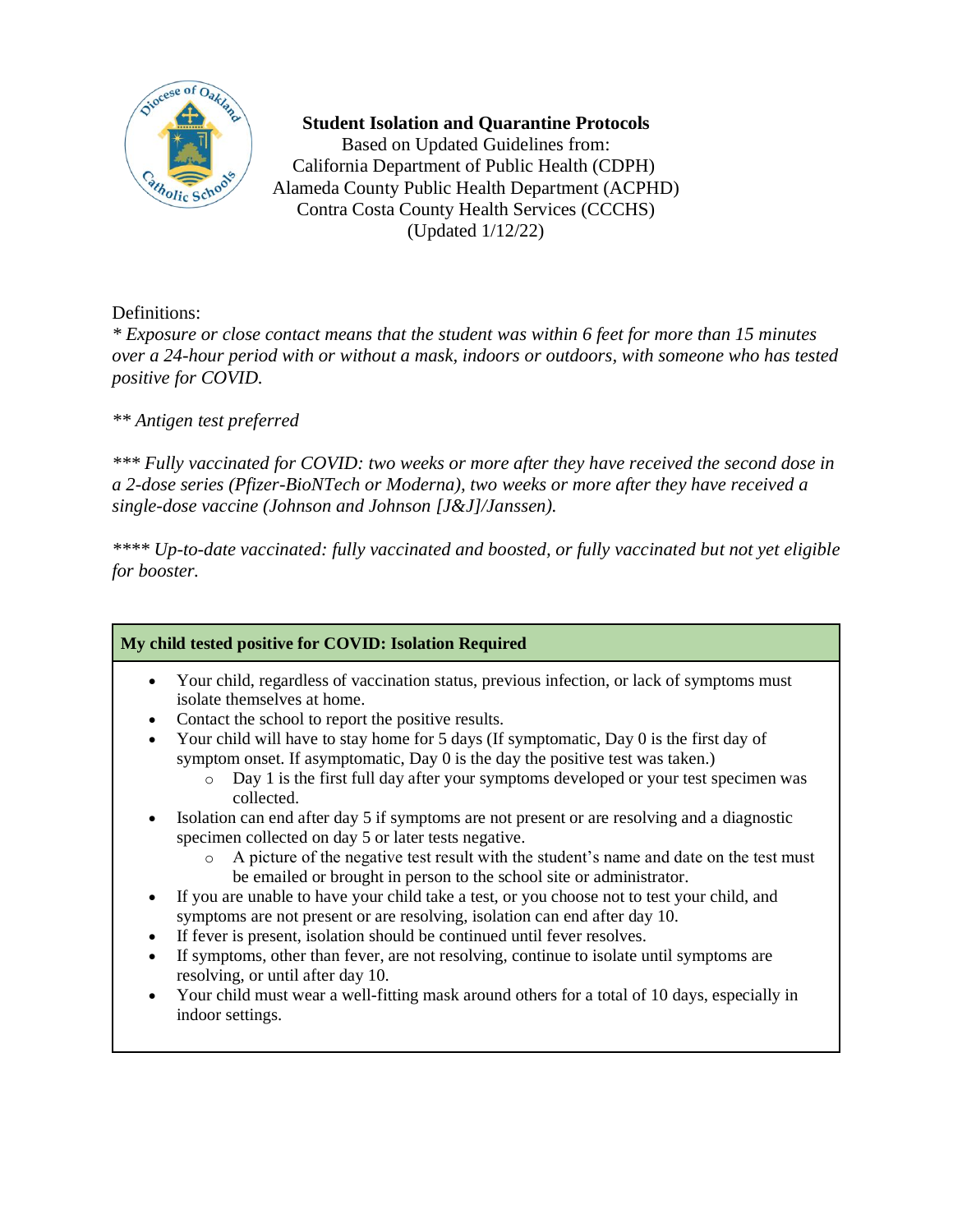#### **My fully vaccinated\*\*\* child was exposed\* to someone with COVID: Remain in School and Monitor**

- Your child is not required to quarantine
	- o Your child must wear a well-fitting mask around others for 10 days, especially in indoor settings
- If your child does not have any symptoms, he/she may remain in school and participate in all school activities.
- If symptoms develop, test<sup>\*\*</sup> and stay home.
	- o If testing positive, your child will have to quarantine at home. Please contact the school office for further instructions.

#### **My unvaccinated child was exposed\* to someone with COVID (both masked): Modified Quarantine**

- Your child may continue attending school for in-person instruction under the "modified quarantine" protocol as long as your child…
	- o remains symptom-free
	- o continues to mask appropriately
	- o quarantines from extracurricular activities at school, including sports, and activities in the community.
	- $\circ$  gets tested two times per week during the 10-day modified quarantine period (testing recommended immediately after notification of exposure and on or after day 5 after exposure)
	- o Your child's "modified quarantine" will end after day 5 if no symptoms are present and with a negative diagnostic test.
		- A picture of the negative test result with the student's name and date on the test must be emailed or brought in person to the school site or administrator.
		- **•** If testing positive, follow recommendations above.
- Your child must wear a well-fitting mask around others for a total of 10 days, especially in indoor settings.

Your unvaccinated child is not eligible for "modified quarantine" without testing. In this case your child will have to stay at home, and they can return to school after day 10, if symptoms are not present.

#### **My unvaccinated child was exposed\* to someone with COVID (masked or unmasked): Shortened Quarantine**

- Under the "shortened quarantine" protocol your child can return to school
	- $\circ$  after Day 7 if a test is collected on or after day 5 from the last date of exposure and the test is negative.
	- o remains symptom-free
	- o continues to mask appropriately

Your unvaccinated child is not eligible for "shortened quarantine" without testing. In this case your child will have to stay at home, and they can return to school after day 10, if symptoms are not present.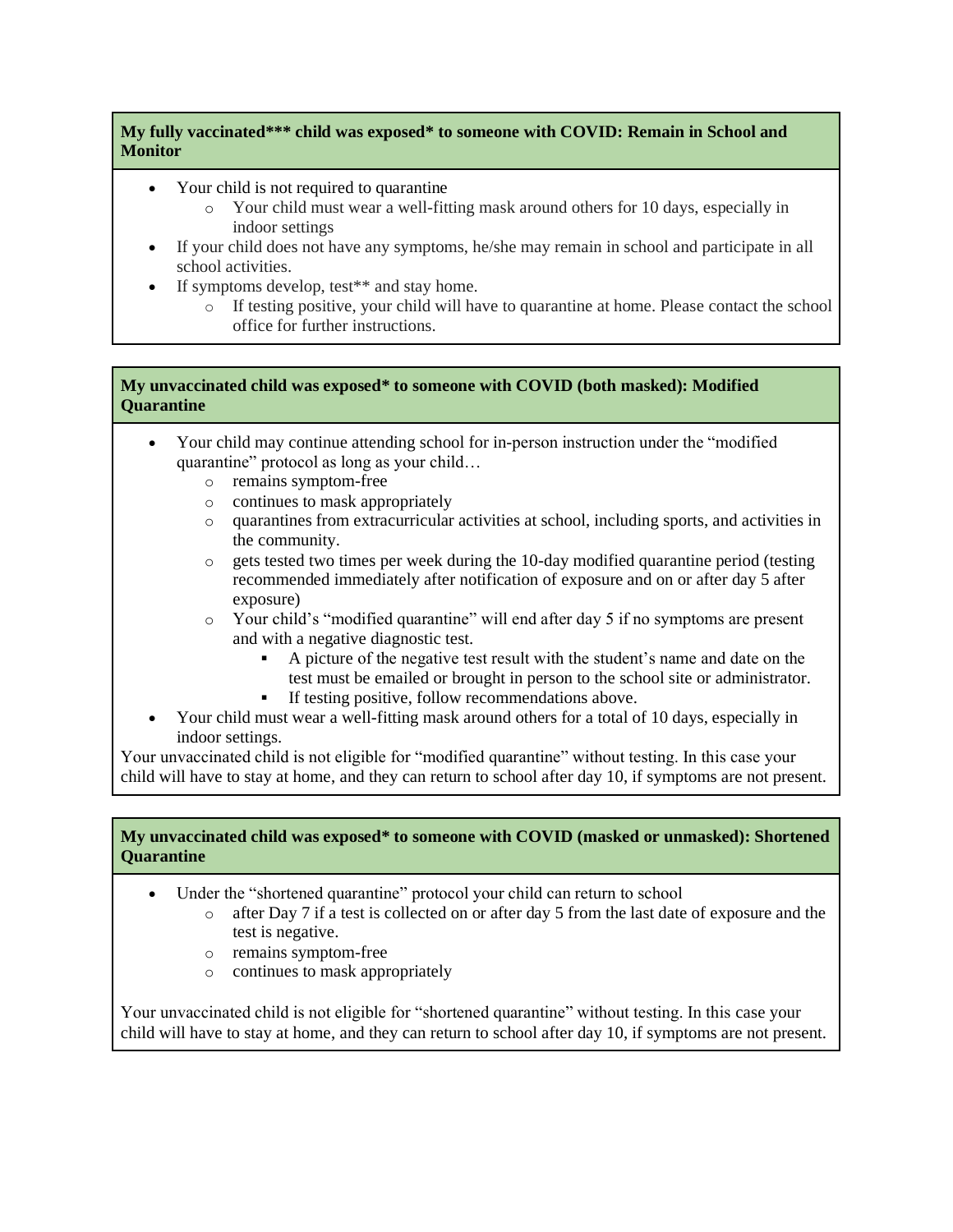#### **My child and/or the COVID-positive contact were not masked: Quarantine at Home**

- Your child must quarantine at home until…
	- o 7 days have passed from last date of exposure with a negative test on or after day 5
	- o 10 days have passed from last date of exposure with no symptoms

#### **My child, who was previously infected with SARS-Cov-2, was exposed\* to someone with COVID: Monitor and Test on Day 5**

• Children who were previously diagnosed with symptomatic or asymptomatic, lab-confirmed COVID-19, do not need to be quarantined if the exposure was within 90 days of previous COVID-19 infection and they remain asymptomatic. Testing is recommended on day 5, antigen preferred.

#### **My child has COVID symptoms: Isolate at Home and Test**

- Your child must isolate themself at home if they are experiencing COVID symptoms, regardless of vaccination status.
	- o Because of the difficulty of differentiating COVID symptoms from symptoms of other illnesses, it is recommended that students experiencing any illness stay home from school.
	- o Please report your student's absence to your school.
	- Your child may return to school when:
		- o Symptom(s) have improved, and they are fever free for 24 hours; AND
		- o They produce a negative test.
			- A picture of the negative test result with the student's name and date on the test must be emailed or brought in person to the school site or administrator.
		- o If you are unable to have your child take a test, or you choose not to test your child, and symptoms are not present or are resolving, isolation can end after day 10.
- Your child must wear a well-fitting mask around others for 10 days, especially in indoor settings

COVID Symptoms Include:

- Fever or chills
- Cough
- Shortness of breath or difficulty breathing
- Fatigue
- Muscle or body aches
- Runny Nose
- Sore Throat
- Vomiting
- Diarrhea
- New Loss of taste or smell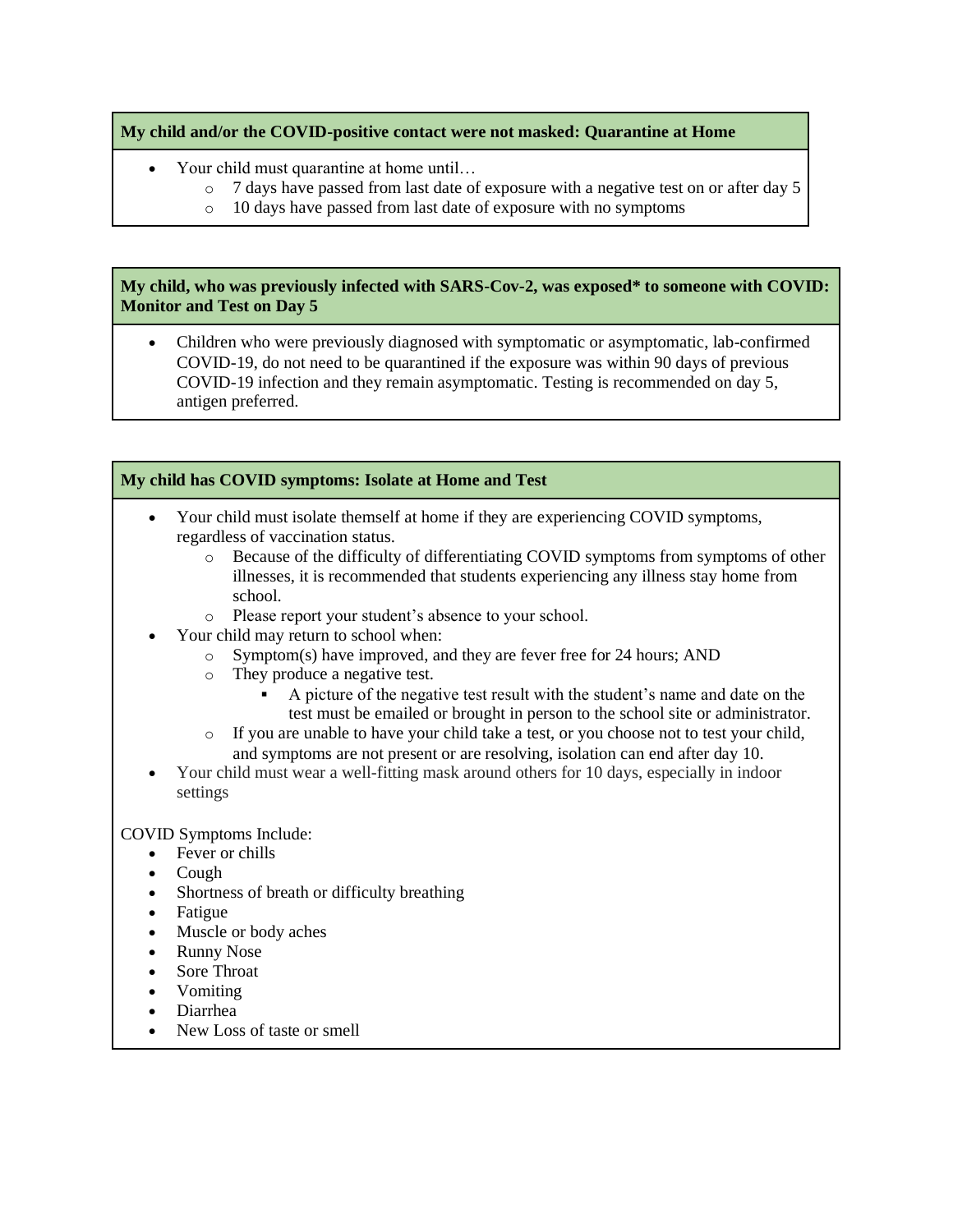

### **Staff Isolation and Quarantine Protocols**

Based on Updated Guidelines from: California Department of Public Health (CDPH) Alameda County Public Health Department (ACPHD) Contra Costa County Health Services (CCCHS) (Updated 1/10/22)

Definitions:

*\* Exposure or close contact means that the student was within 6 feet for more than 15 minutes over a* 

*24-hour period with or without a mask, indoors or outdoors, with someone who has tested positive for COVID.*

*\*\* Antigen test preferred*

*\*\*\* Fully vaccinated for COVID: two weeks or more after they have received the second dose in a 2-dose series (Pfizer-BioNTech or Moderna), two weeks or more after they have received a single-dose vaccine (Johnson and Johnson [J&J]/Janssen).*

*\*\*\*\* Up-to-date vaccinated: fully vaccinated and boosted, or fully vaccinated but not yet eligible for booster.*

### **Staff who tested positive for COVID: Isolate at Home**

- Contact the school to report the positive results.
- Regardless of vaccination status, previous infection, or lack of symptoms must isolate themselves at home.
- Will have to stay home for 5 days (If symptomatic, Day 0 is the first day of symptom onset. If asymptomatic, Day 0 is the day the positive test was taken.)
- Isolation can end after day 5 if symptoms are not present or are resolving and a diagnostic specimen collected on day 5 or later tests negative.
	- o A picture of the negative test result with the staff member's name and date on the test must be emailed or brought in person to the school site or administrator.
- If you are unable to take a test, or you choose not to test, and symptoms are not present or are resolving, isolation can end after day 10.
- If fever is present, isolation should be continued until fever resolves.
- If symptoms, other than fever, are not resolving, continue to isolate until symptoms are resolving, or until after day 10.
- Wear a well-fitting mask around others for a total of 10 days, especially in indoor settings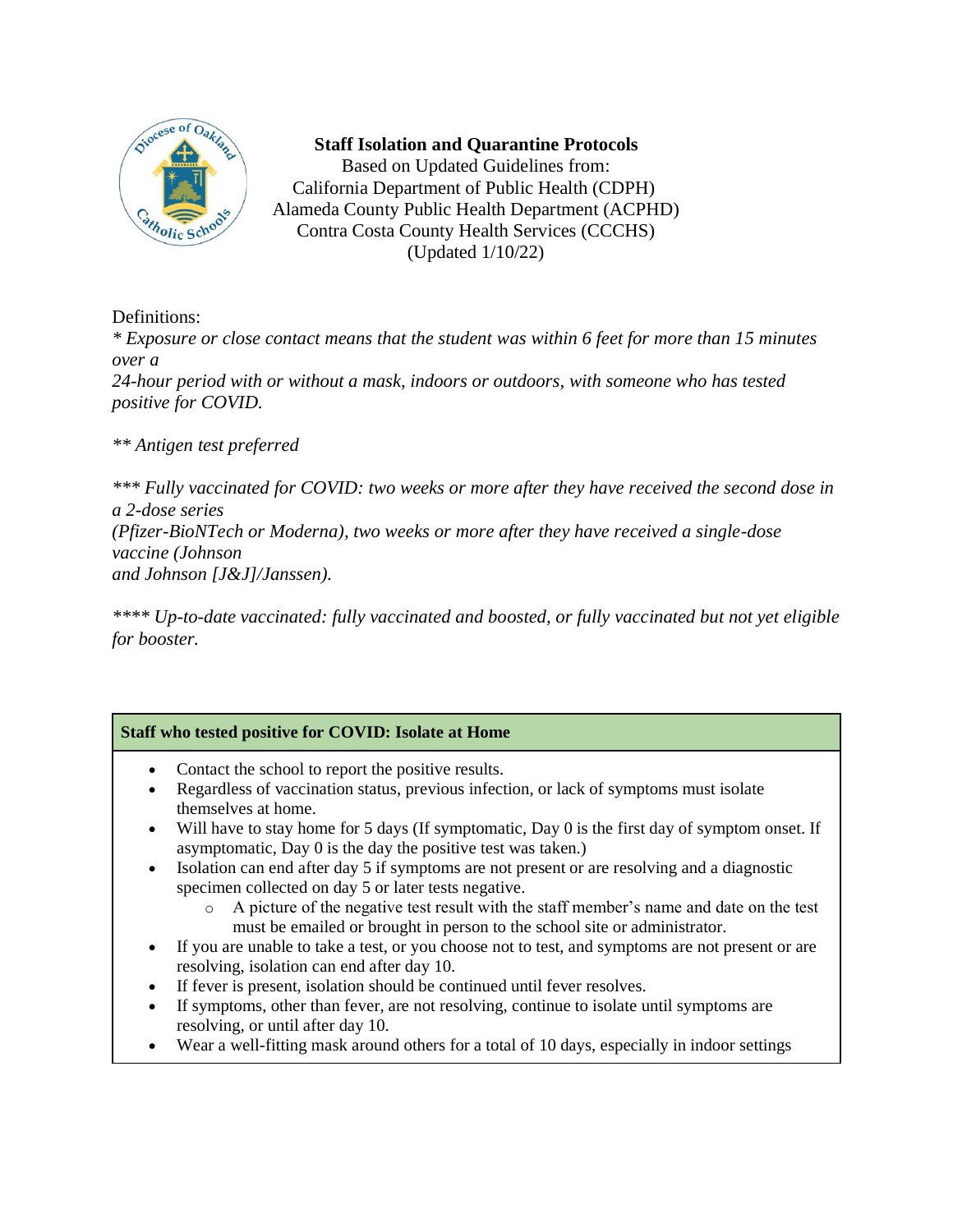### **Staff who has COVID symptoms: Isolate at Home and Test**

- Staff must isolate themself at home if they are experiencing COVID symptoms, regardless of vaccination status.
	- o Because of the difficulty of differentiating COVID symptoms from symptoms of other illnesses, it is recommended that students experiencing any illness stay home from school.
- Staff with COVID symptoms may return to school when:
	- o Symptom(s) have improved and they are fever free for 24 hours; AND
	- o They produce a negative test.
		- A picture of the negative test result with the staff member's name and date on the test must be emailed or brought in person to the school site or administrator.
	- o If you are unable to take a test, or you choose not to test, and symptoms are not present or are resolving, isolation can end after day 10.
- Wear a well-fitting mask around others for 10 days, especially in indoor settings

COVID Symptoms Include:

- Fever or chills
- Cough
- Shortness of breath or difficulty breathing
- Fatigue
- Muscle or body aches

#### **Vaccinated and Boosted Staff\*\*\*\*, or not Booster Eligible, was exposed\* to someone with COVID: Monitor and Test**

- Quarantining is not required
- Wear a well-fitting mask around others for 10 days, especially in indoor settings
- Need to test on Day 5 or later
	- o If testing positive, follow recommendations above.
- If symptoms develop, test and stay home.

#### **Booster-Eligible Vaccinated\*\*\* Staff, who is not yet boosted, was exposed\* to someone with COVID: Quarantine at Home**

- Staff can return to school after one of the two criteria are satisfied:
	- o No symptoms after Day 10 (from date of last exposure)
	- o Return after day 5 if Negative test on day 5 or after, if remain symptom free.